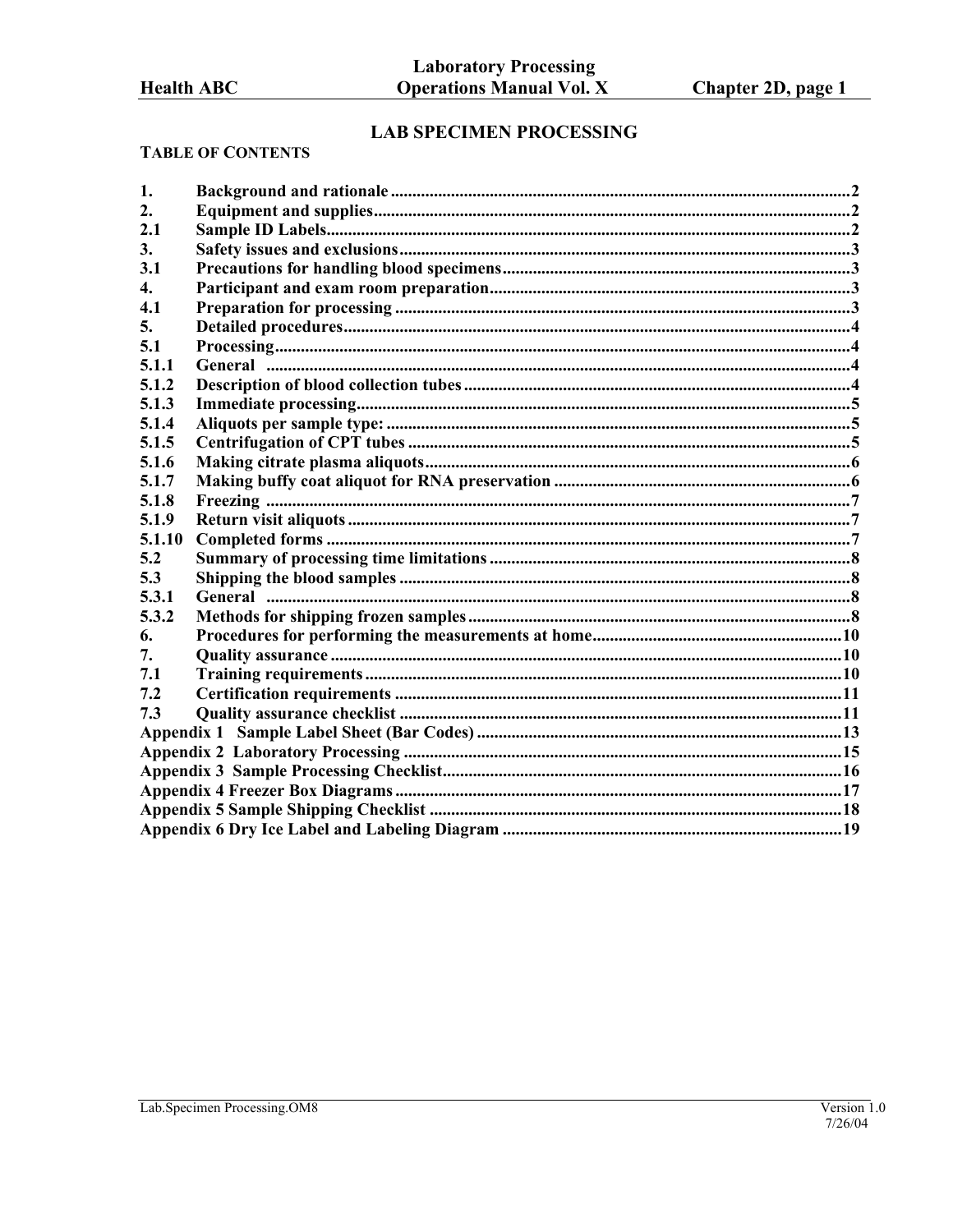### <span id="page-1-0"></span>**1. Background and rationale**

The Health ABC study involves the collection of approximately 15 mL of blood from participants. The blood is collected in two types of tubes for specialized processing of different blood components. After processing, specimens will be sent to Dr. Bernd Meibohm's laboratory at the University of Tennessee, Memphis for storage and analysis. An additional tube will be drawn to be sent to a local clinical lab for lipid determinations.

# **2. Equipment and supplies**

Necessary supplies include:

- Centrifuges capable of spinning at 3000 g-minutes
- -20° Freezer space is required
- -80° Freezer space is required
- Refrigerator space
- Dry Ice
- Pipets and tips: 1.0-mL volumes
- Lab coat and gloves
- Biohazardous waste disposal container
- Balance tubes for the centrifuge
- Lab mat
- 10% bleach solution
- Freezer racks
- Rubber bands

# **2.1 Sample ID Labels**

You will be supplied with sheets of sample ID barcode labels to use for labeling forms, draw tubes, and cryovials. A sample sheet of barcode labels can be found in Appendix 1. All labels on each sheet have the same 6-digit sample ID number (the first digit identifies the clinic: Memphis = 1, Pittsburgh = 2).

Each cryovial label also has a 2-digit extension (01 to 02) that serves as a unique identifier for each cryovial within a sample ID. The labels for cryovials have bar codes to Dr. Meibohm keep track of the samples. See Appendix 1 for proper orientation of the barcode label.

Beneath the human-readable ID number, cryovial labels also have 1-3 lines of text. The first line consists of a letter, a word, and a number. This line of text is intended to increase accuracy in labeling and filling the cryovials. The letter refers to the color of the cryovial cap  $(R = red, W =$ white, C= clear, B=Blue, complete code can be found at the bottom of the Laboratory Processing form). The word corresponds to the type of sample to be stored in the cryovial (e.g. Citrate for citrate-treated plasma). **The number refers to the cryovial volume (4.0 mL), not the volume aliquoted.**

Lab.Specimen Processing.OM8 Version 1.0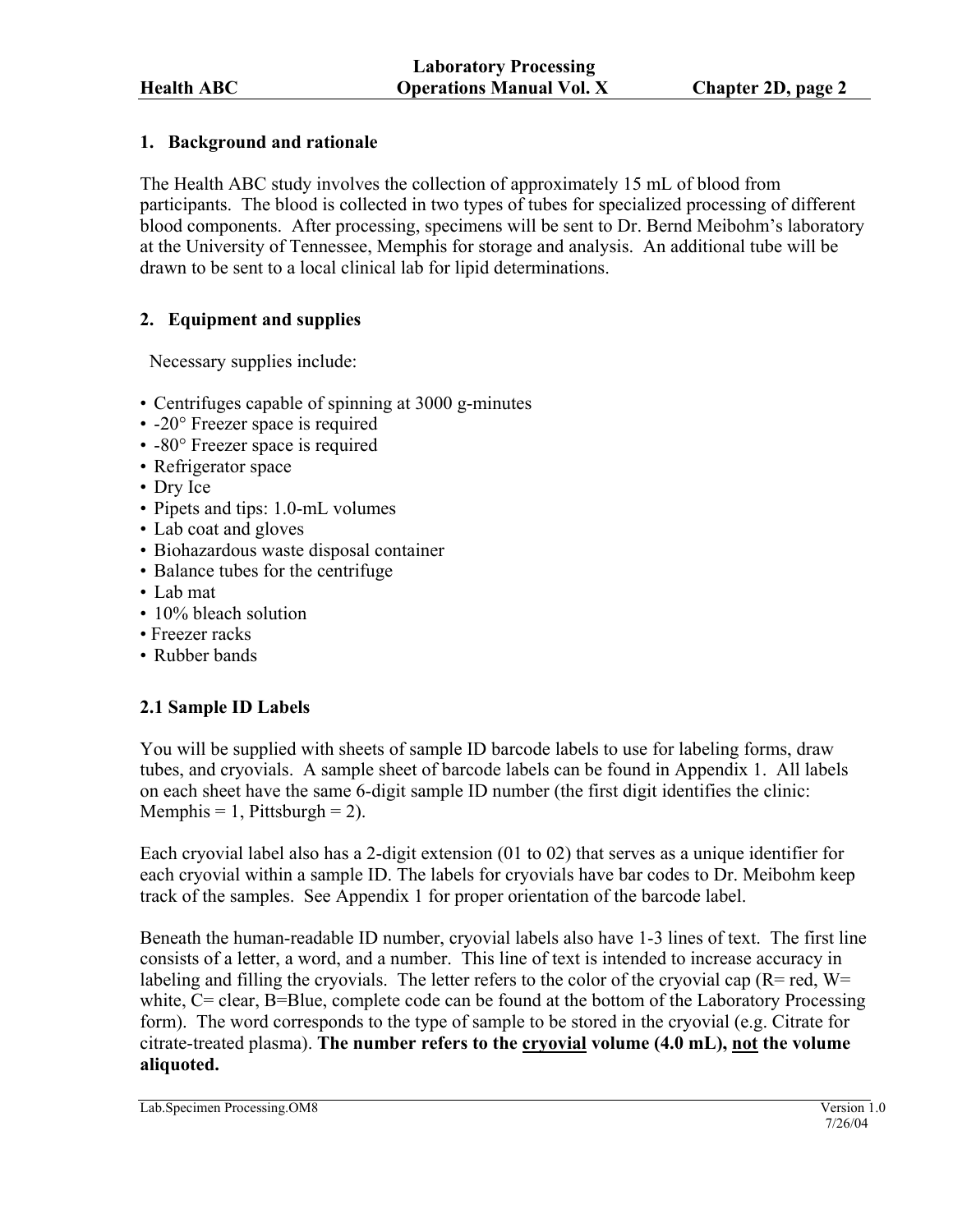<span id="page-2-0"></span>There are also 6 labels containing the ID number with no extension. Four are to be used for prelabeling the 3 draw tubes, with 1 extra. Of these labels, only the Draw Tube #3 label has a barcode. They all have 1-3 lines of text indicating which specimen container they are intended for, including the stopper color and volume, if applicable.

There are 2 barcoded labels with the ID number, one with the words "Phlebotomy Form," which is placed on the Phlebotomy Form (see Blood Collection chapter), and the other with the words "Laboratory Processing Form," which is placed on the Laboratory Processing Form (Appendix 2). *This process of matching the participant-specific Health ABC Enrollment ID# (already on the form brought to the lab by the participant) to the sample-specific ID barcode is crucial to being able to use the data collected from laboratory tests.* 

#### **3. Safety issues and exclusions**

#### **3.1 Precautions for handling blood specimens**

In accordance with the OSHA regulations on blood borne pathogens (see copy on file in laboratory), the study recommends the following laboratory safety protocol for the field center laboratories:

- Non-permeable lab coats, latex gloves, and face shields should be used when handling any blood in any situation where splashes, spray, spatter, or droplets of blood may be generated and eye, nose, or mouth contamination can be reasonably anticipated.
- 'Universal Precautions' should be followed when handling any blood products.
- Contaminated needles and sharps shall be immediately placed in a puncture-resistant, leakproof container. Never recap or break needles.
- Hepatitis B vaccine should be offered to all unvaccinated technicians handling blood and documentation of vaccination or technician's declining to be vaccinated should be kept.

#### **4. Participant and exam room preparation**

#### **4.1 Preparation for processing**

All items on the Sample Processing Checklist (Appendix 3) should be on hand before beginning processing.

Aliquot racks will be set up to correspond to each blood collection tube rack. Rack setup is completed the previous day. All tubes and vials are labeled with sample ID bar codes (see Label Orientation diagram in Appendix 2) and arranged in appropriate working order. After labeling draw tubes and cryovials, there will be 3 labels left: 1 "Backup" label, 1 "Phlebotomy Form,"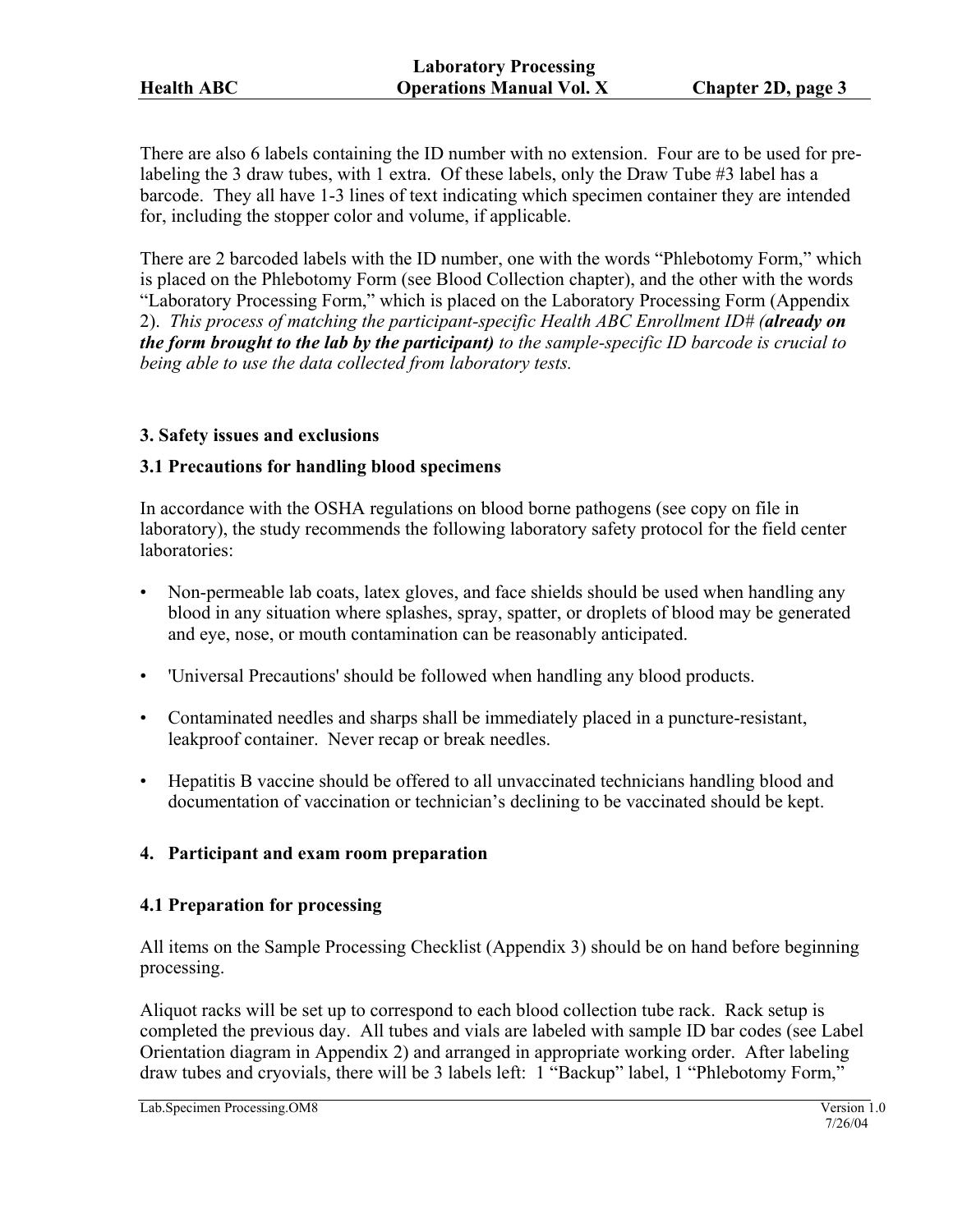<span id="page-3-0"></span>and 1 "Laboratory Processing Form" label. These can be separated into 2 mini-sheets: The "Backup Vacutainer," "Phlebotomy Form" and "Laboratory Processing Form" labels should be clipped to the corresponding blood collection tray. "

#### **5. Detailed procedures**

#### **5.1 Processing**

#### **5.1.1 General**

Tube #1 should be mixed (for about 30 seconds) and immediately placed on ice. The tube for local determinations should be handled according to the local lab's specifications. Tube (#3) should inverted 10 times and placed in a -20ºC freezer. Personal protective equipment (nonpermeable lab coats, double-gloves with at least one latex pair, splatter shields) MUST BE worn for processing.

It is possible that not all tubes will be collected due to problems with phlebotomy. During processing, work in the order specified and make as many aliquots as possible while meeting the volume requirement of each cryovial. On the Laboratory Processing form, fill the bubble next to each cryovial that is filled, whether partially or totally. If the sample is hemolyzed, fill the bubble marked H. If the tube is only partially filled, fill the bubble marked P. If the tube is both hemolyzed and partially filled, fill the bubble marked B. If the tube is not filled at all, only fill the last bubble (marked not filled).

# **5.1.2 Description of blood collection tubes**

Each draw tube is color coded to aid in handling.

Tube #1 is a special 8-mL cell separation (CPT) tube with a blue/black stopper. This tube will be processed to obtain clean buffy coat for the RNA-later ancillary study. The plasma from this tube will also be used. This tube uses citrate as the anticoagulant, so the plasma from these tubes is aliquoted into a blue-capped cryovial.

Tube #2 is a tube to send to a local lab to get lipid determinations. This should be handled according to local laboratory directions.

Tube #3 is a special PAXgene blood RNA collection tube with a red stopper. This tube does not need to be processed and will be used to isolate messenger RNA in an ancillary study. Even though the tube is a 10 mL tube, only 2.5 mL of blood are collected in this tube. The tube contains already approximately 5 mL of a chemical additive that stabilizes the RNA in the collected blood.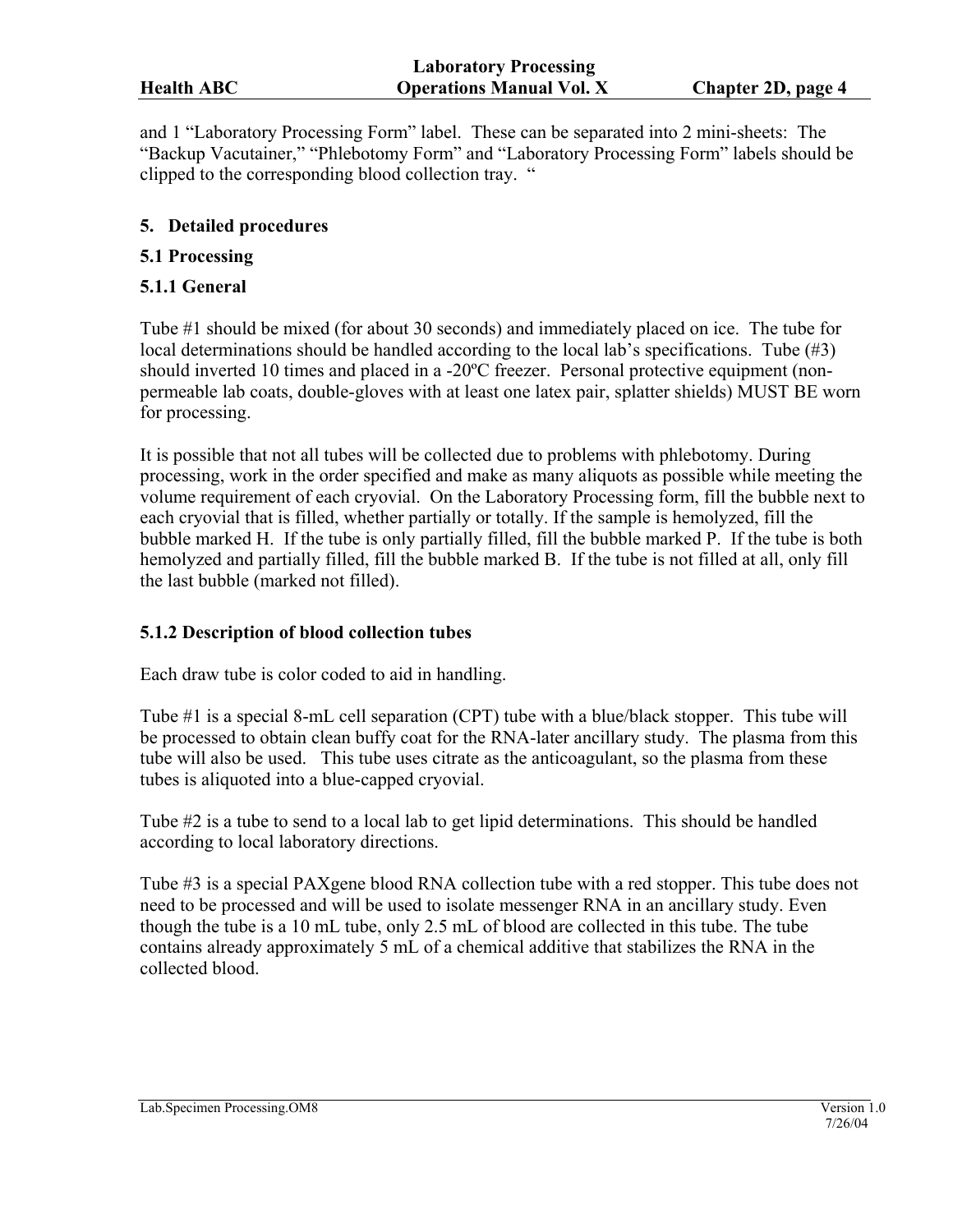# <span id="page-4-0"></span>**5.1.3 Immediate processing**

Upon reaching the blood processing station, remove the blood drawing rack and ice bath containing tubes from the blood collection tray. The rack should contain tube #3. The ice bath should contain tube #1.

# **5.1.4 Aliquots per sample type:**

The following is a summary of the processing. Detailed instructions follow (volume indicates sample size, not cryovial size).

| <b>Citrated Plasma:</b> | Immediately after the draw, this tube is spun. The citrated plasma from tube<br>$#1$ is aliquoted into a single 4.0-mL cryovial, which is sent to Dr. Meibohm.<br>The total number of aliquots is 1 (Color code $=$ B). Do not overfill the tube<br>because the sample volume will expand on freezing.<br>1 cryovial, volume varies |
|-------------------------|-------------------------------------------------------------------------------------------------------------------------------------------------------------------------------------------------------------------------------------------------------------------------------------------------------------------------------------|
| <b>Buffy coat:</b>      | The buffy coat is removed from tube $#1$ and placed into one 4.0-mL<br>cryovial prefilled with 2.0-mL of RNA <i>later</i> (Color code = B). After storing<br>this cryovial in the $4^{\circ}$ C refrigerator for at least 12 hours, the tube is frozen<br>and sent to Dr. Meibohm.<br>1 cryovial, volume varies                     |
| <b>PAXgene:</b>         | The 10 ml drawtube $(\#3)$ needs no further processing. After inverting the<br>sample 10 times, the tube can be placed into a regular freezer $(-20^{\circ}C)$ .                                                                                                                                                                    |

The total number of aliquots per participant is 2 plus one unaliquotted specimen collection tube. A detailed listing of aliquots can be found on the Laboratory Processing form (Appendix 3).

# **5.1.5 Centrifugation of CPT tubes**

Tube #1 (CPT-tube) should be centrifuged as soon as possible. Until centrifugation, tube #1 should be stored upright **on ice**.

When ready to begin cell separation, the CPT tubes should be centrifuged for at least 20 minutes at 1500-1800 RCF (relative centrifugal force) in a horizontal (swing-out head), refrigerated centrifuge. To calculate the RCF of your centrifuge, please use the calculator at: http://www.bd.com/vacutainer/products/molecular/citrate/procedure.asp. Input the rotor radius and 1500-1800 RCF to see what speed to run the centrifuge at. **The RCF should not exceed 2000, beyond which tube breakage may occur.** 

Lab.Specimen Processing.OM8 Version 1.0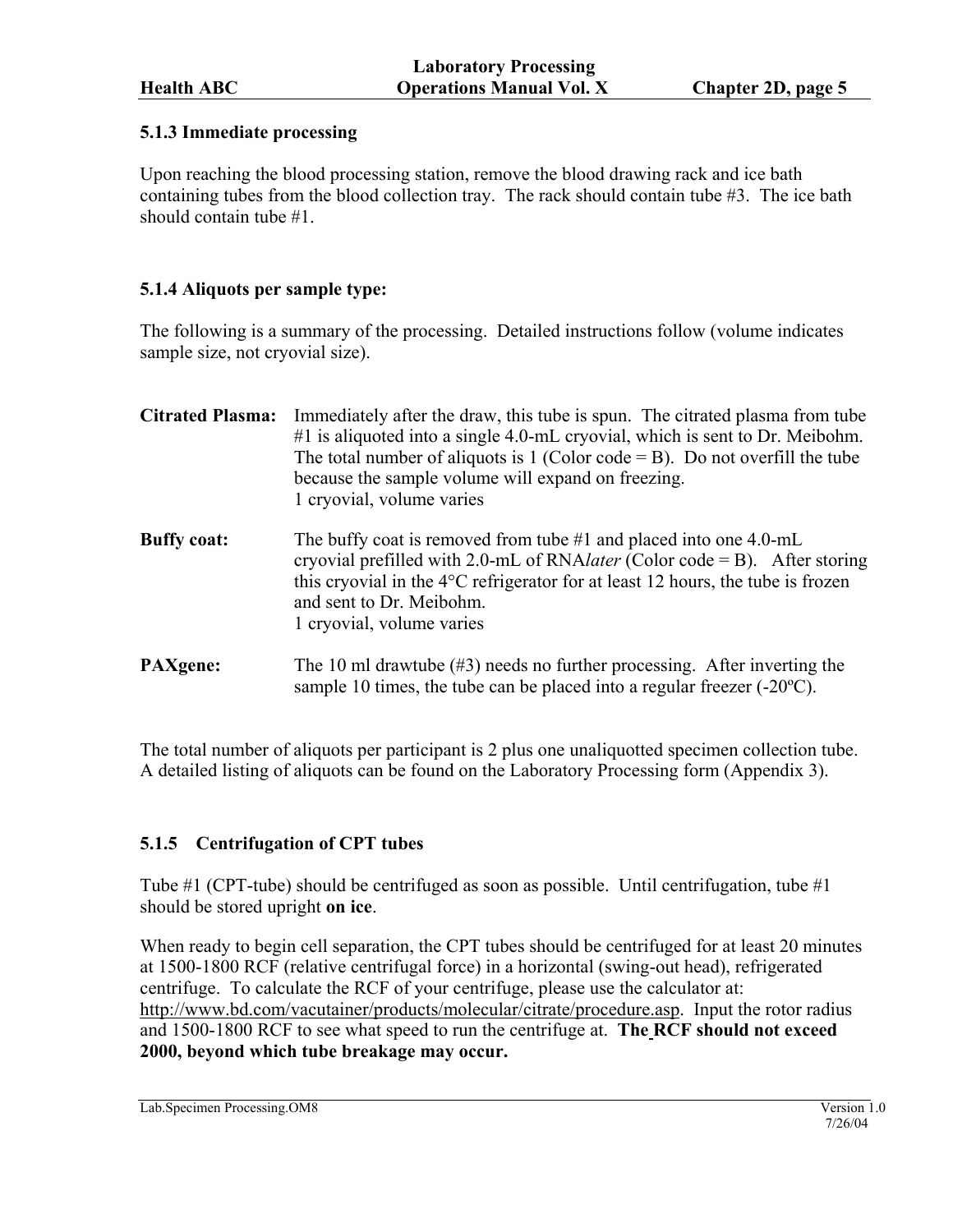<span id="page-5-0"></span>

|                   | <b>Laboratory Processing</b>    |                    |
|-------------------|---------------------------------|--------------------|
| <b>Health ABC</b> | <b>Operations Manual Vol. X</b> | Chapter 2D, page 6 |

Note that these tubes are taller than other sample collection tubes, and a different rotor may be necessary. When centrifugation is complete, several layers will be evident. On top will be a clear plasma layer, under which will be a cloudy cell layer (buffy coat). Below these layers there is a gradient gel layer that acts as a barrier to prevent contamination by red cells, which are at the very bottom of the tube.

While the tubes are spinning, aliquot 2 mL of RNA*later* <sup>*IM*</sup> solution into cryovial #2.

# **5.1.6 Making citrate plasma aliquots**

Once centrifuged, the maximum time allowed before aliquoting the citrated plasma in the CPT tube  $(\#1)$  is 15 min. If aliquoting is not immediate (within 15 minutes from removal of tubes from the centrifuge), please note the delay on the comment section of Laboratory Processing Form. Keep the collection tube (#1) on ice until aliquoting can occur.

Aliquots: 1 x 3.5-4 mL plasma use 4.0 mL cryovial Meibohm

- Allow the centrifuge(s) to come to a complete stop. Remove tube from the centrifuge, being careful not to shake the tubes, and put them on ice.
- Using a transfer pipet, transfer the supernatant from each tube into the respective cryovials. Be very careful not to disturb the cell layer. It is fine if some plasma is left on top of the cell layer. Put all of the plasma obtained into one 4.0 mL cryovial. (Do not overfill, because the tube may burst on freezing).
- Fill in the bubble next to cryovial #1 on the Laboratory Processing form and indicate whether the cryovial is filled partially or totally. If the tube is not filled at all, fill the bubble in the last column ("Not filled"). If the tube is only partially filled (e.g., less than 3 mL), also fill the bubble marked P. If a sample is hemolyzed, fill the bubble marked H. To determine whether a sample is hemolyzed, compare its color to the chart provided by LCBR in year 6. If the tube is both hemolyzed and partially filled, fill the bubble marked B (only one P, H, or B bubble should be filled for each cryovial, if applicable).

# **5.1.7 Making buffy coat aliquot for RNA preservation**

Tube #1 remains on ice as long as it is not further processed after the centrifugation. The buffy coat aliquot is obtained from tube #1 after the plasma is removed. Use a Pasteur pipette to completely suction off the white cell layer and transfer it into one clear-coded 4-mL cryovial prefilled with 2 mL of RNA*later<sup>TM</sup>* solution. It is okay to include some plasma in this cryovial. The main focus should be to obtain a large enough volume of white cells. The volume of buffy coat will vary (approximately 200-400 µL).

Close the labeled cryovial and invert it twice to ensure a homogenous cell suspension. Store the vial overnight (for at least 12 hours) at 4ºC in the refrigerator. Record the time at which you place the cryovial in the refrigerator on the Laboratory Processing form (Appendix 2). If samples are processed on Fridays, they may be stored in the refrigerator until the following Monday.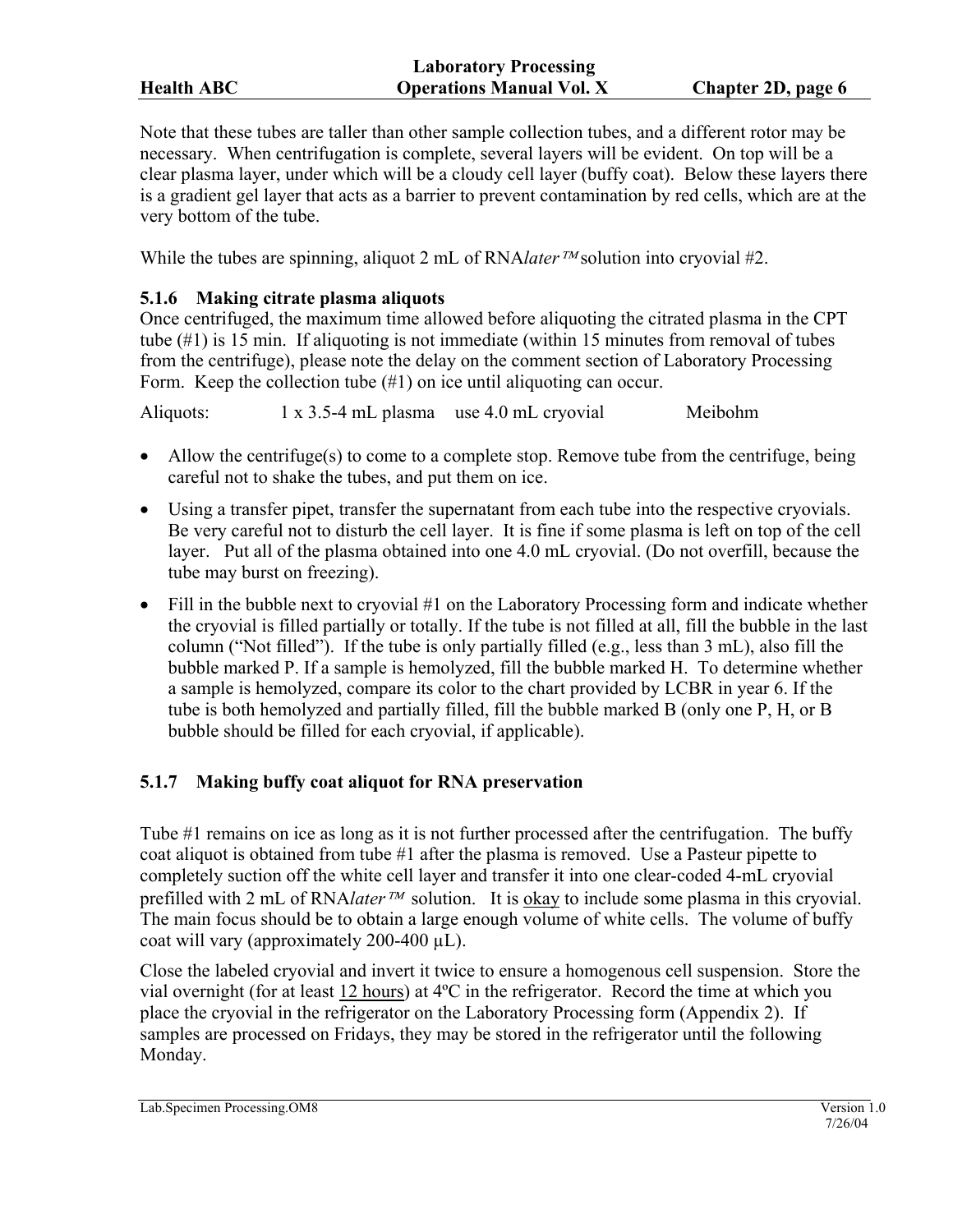<span id="page-6-0"></span>

After at least 12 hours of storage in the refrigerator, take the cryovial out of the refrigerator and store it in the –70ºC freezer. Record the date and time at which you place the cryovial in the freezer on the Laboratory Processing Addendum. Be very careful to double check that the barcode on the tube matches the barcode number written on the Laboratory Processing Addendum.

# **5.1.8 Freezing**

Upon completion of the processing steps, citrated plasma, must be frozen at -70<sup>°</sup> or on dry ice within a maximum of 30 minutes. **The buffy coat + RNA***later* **will not be frozen until it has been refrigerated for at least 12 hours.** 

After aliquoting is complete, the rack containing the citrated plasma cryovial is removed from the ice bath and placed upright in the freezer at -70 $\degree$  C for at least half an hour (preferably until the end of the day). Make sure the aliquots are not wet when placed in the freezer. If a freezer is not immediately available, place the rack of samples on dry ice.

#### **5.1.9 Return visit aliquots**

Occasionally, participants return to the clinic after their Year 8 clinic visit just to have a fasting blood draw or because they were unable to give a sample at the regular clinic visit. The same types of forms are used for the first sample collection and lab processing as for the second. The only difference is that for the first sample collection the "first sample collection" bubble on the first page is filled; for a repeat collection the "repeat sample collection" bubble is filled. Be sure to fill out all 3 forms with the header information including the Health ABC Enrollment ID  $\#$ , Acrostic, Date Form Completed, and Staff ID #.

# **5.1.10 Completed forms**

The completed Phlebotomy and Laboratory Processing forms can be set aside in a daily work folder. These forms are copied (one copy of the Phlebotomy Form and two of the Laboratory Processing Form), and then the originals are scanned into the data system and filed in the participants' charts. The copies are enclosed with each shipment of samples to Dr. Meibohm.

End of the Day Procedures

- Cryovials #1 and #2 should also be stored in freezer boxes, which should be included in a semi-monthly shipment to Dr. Meibohm (see Appendix 6).
- Drawtube  $#3$  should be stored in a ziplock bag in the regular freezer (-20 $^{\circ}$ C), which should also be included in the semi-monthly shipment to Dr. Meibohm.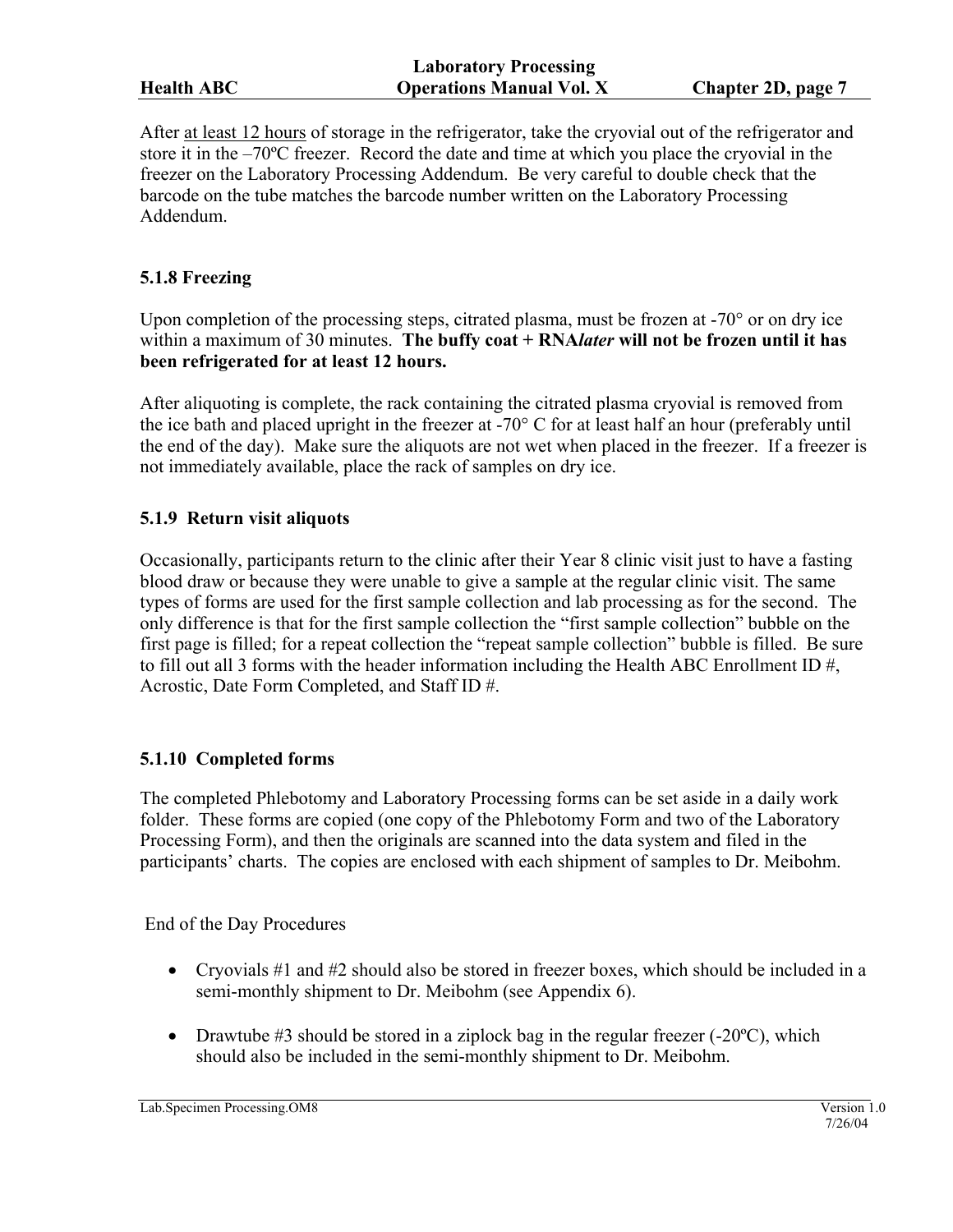- <span id="page-7-0"></span>• Re-stock blood collection trays with supplies.
- Label the next day's draw tubes and cryovials.
- Arrange draw tubes and aliquots in their proper racks.
- Wipe down all work areas with 10% Clorox solution.

#### **5.2 Summary of processing time limitations**

From end of venipuncture to start of processing:

1. CPT 8 mL 15 minutes

Once centrifuged, maximum time before aliquoting: 15 minutes. After aliquoting samples, freeze within 30 minutes.

#### **5.3 Shipping the blood samples**

#### **5.3.1 General**

All samples are shipped on Monday to Dr. Meibohm by Federal Express overnight delivery.

When Monday is a holiday, the Monday shipment may be shipped on Tuesday.

Pittsburgh will charge shipments to its Federal Express account. Dr. Meibohm's lab will collect the specimens directly from the Memphis clinic.

This shipping protocol follows the procedures mandated by the International Air Transport Association's Dangerous Goods Regulations-Packaging Instructions 650 and 904. All items from the shipping checklist (Appendix 5) should be kept in stock at all times.

# **5.3.2 Methods for shipping frozen samples**

Make complete copies (all pages) of corresponding Phlebotomy and Laboratory Processing forms for the shipment. Samples should be prepared for shipping as follows **(Pittsburgh Only):**

• Wrap each freezer box in paper towels to absorb possible leakage. Put a rubber band around the towel-wrapped box or bag.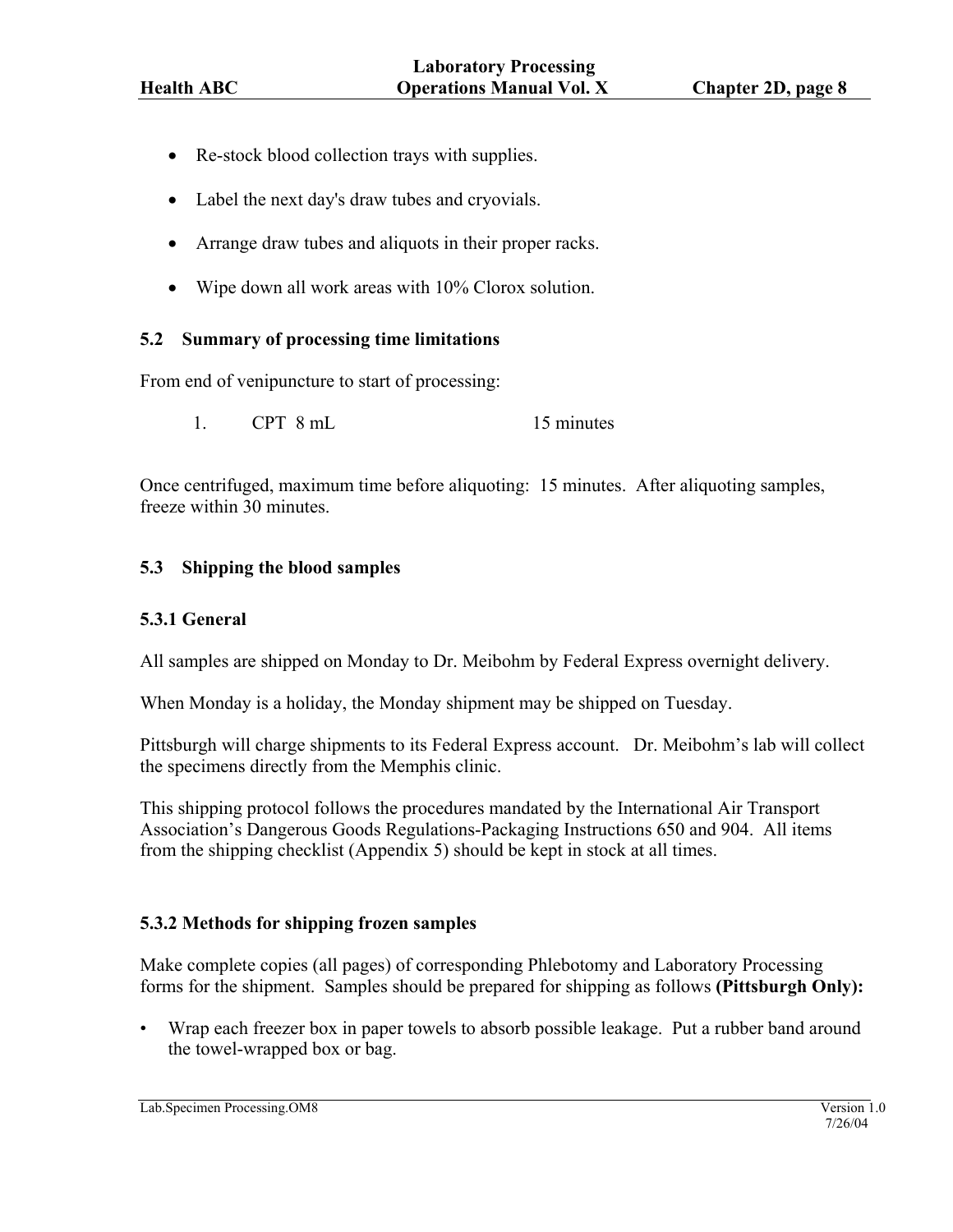|                   | Laboratory Trocessing           |                    |
|-------------------|---------------------------------|--------------------|
| <b>Health ABC</b> | <b>Operations Manual Vol. X</b> | Chapter 2D, page 9 |
|                   |                                 |                    |

• Put the individual freezer boxes containing the samples into a leakproof zip-lock plastic bag. Seal the zip-lock bags.

**Laboratory Processing** 

- Line the styrofoam mailer with absorbent material (e.g., paper towels).
- Place approximately one third of the dry ice on the bottom of the mailer.
- Carefully place the freezer boxes into the styrofoam mailer. Place no more than a total of 4 L of sample into the styrofoam shipping container.
- Band sets of PAXgenes tubes together with a rubber band, wrap in paper towels and place in a ziplock storage bag and seal the bag and place in the shipping container.
- Place the remaining dry ice (approximately  $7 14$  lbs total) on top and around the samples to fill the styrofoam container.
- Seal the top of the styrofoam container with tape.
- Enclose the styrofoam container in the outer cardboard sleeve.
- Place the copies of the Phlebotomy and Laboratory Processing forms on top of the styrofoam container before closing up the outer sleeve with tape.

Fill out the FedEx Airbill as follows: PITTSBURGH ONLY

- Type in your FedEx account number
- Type the date of the shipment
- Type the name of the person sending the shipment under Section one, where it says 'From'
- Type in your address and telephone number in Section one.
- Type the recipient's name, address, and telephone number in Section two. *The telephone number is mandatory*.
- Type an 'X' in the Bill Sender (Pittsburgh's budget has money to defray shipping costs)
- Type an 'X' in Priority Overnight under Section 4a
- Type an 'X' in the Other Packaging box in Section 5
- Type an 'X' in the Deliver Weekday box (Box 2).
- Place an 'X' in the "Dry Ice" box in Section five (Box 6). Enter the weight of the dry ice in kilograms as specified and the number of boxes shipped.
- In section 6, place an 'X' in the 'Yes (Shipper's declaration not required)' box

Affix the completed airbill to the front side of the package in the plastic pouch (see Appendix 6).

The following additional labels are to be attached to each shipping box. (A diagram showing the placement of these labels on the shipping container is shown in Appendix 6):

| • Return Address Label:          | placed on top in upper left corner.           |
|----------------------------------|-----------------------------------------------|
| • Consignee Address Label:       | placed on top in bottom right corner.         |
| • Black and White Class 9 Label: | placed on top in upper right hand corner.     |
| (UN1845, see Appendix 10)        |                                               |
| • Diagnostic Specimen Label:     | placed on top under the return address label. |
| • Keep Frozen Label (optional):  | placed on any side                            |

It is necessary to weigh the entire shipping container. The weight of the dry ice in kilograms is written on the Black and White Class 9 Label (Appendix 6) in the space provided and filled in on the FedEx airbill.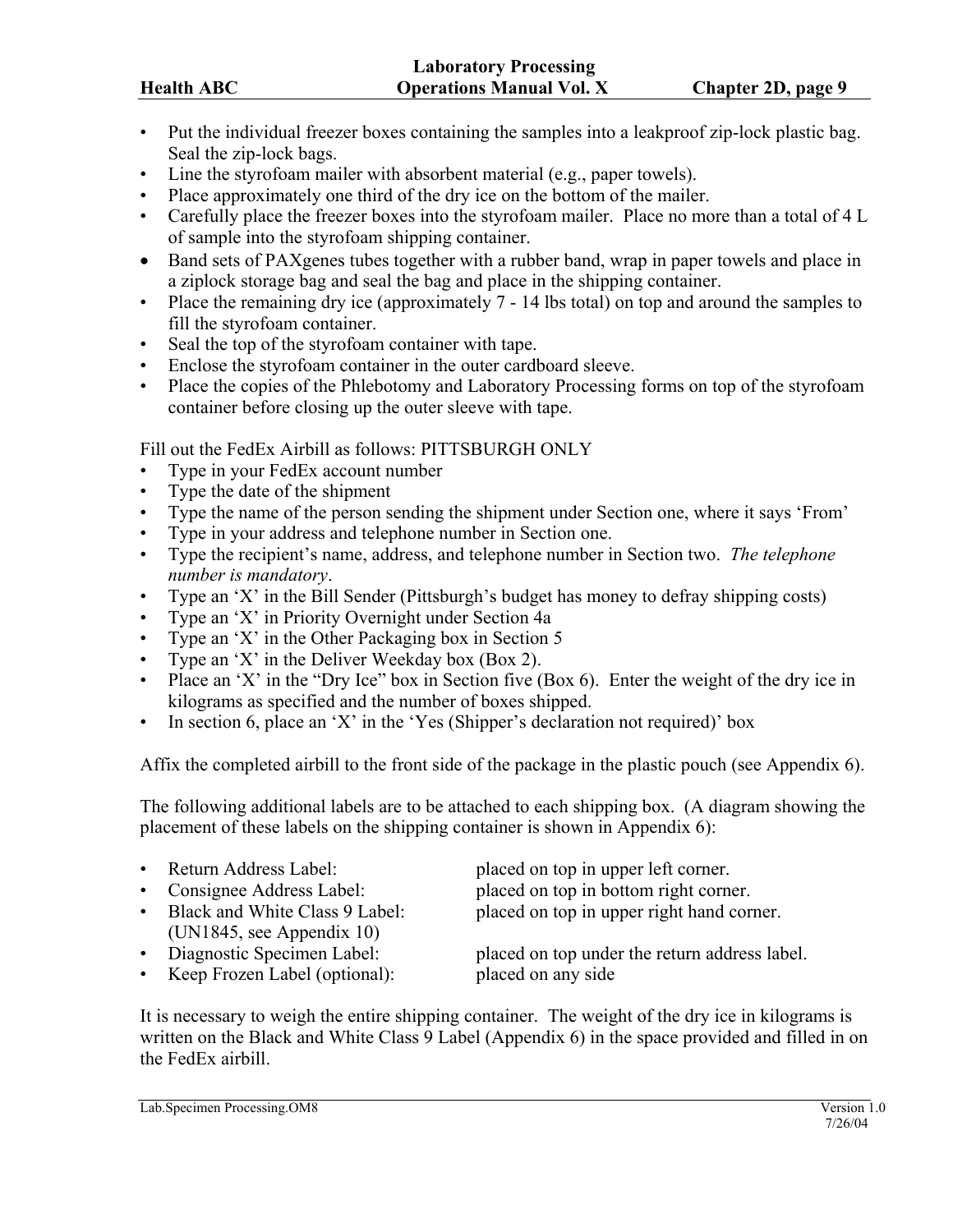<span id="page-9-0"></span>The mailing address is:

Dr. Bernd Meibohm University of Tennessee Health Sciences Center Dept. of Pharmaceutical Sciences 847 Union Ave, Suite 5p Memphis, TN 38163 (901) 448-6990

FAX the following information to Dr. Meibohm at (901) 448-6940 , when a shipment is sent: Date of shipment Expected arrival date Number of styrofoam mailers shipped FedEx airbill number

#### **6. Procedures for performing the measurements at home**

This procedure is the same for home visits as for clinic visits. The samples will be placed on ice (except for serum) and returned to the lab as soon as possible after the home visit, preferably within 1 hour. Be sure to check the "time blood draw completed" field on the Phlebotomy form and begin processing within the time limits described in Section 5.3. This may not be possible if there was a delay in getting the samples back to the lab. It is therefore doubly important to record the time processing was started on the Lab Processing form.

#### **7. Quality assurance**

# **7.1 Training requirements**

Clinical experience with processing of blood samples is strongly recommended. Additional training should include:

- Read and study manual
- Attend Health ABC training session on techniques (or observe processing by experienced examiner)
- Discuss problems and questions with local expert or QC officer
- Certification by the Department of Transportation or other organization for packaging and shipment of biological specimens (information on training courses can be found at [http://hazmat.dot.gov/training.htm#classes](http://hazmat.dot.gov/training.htm) or <http://www.fedex.com/us/services/options/seminars.html>)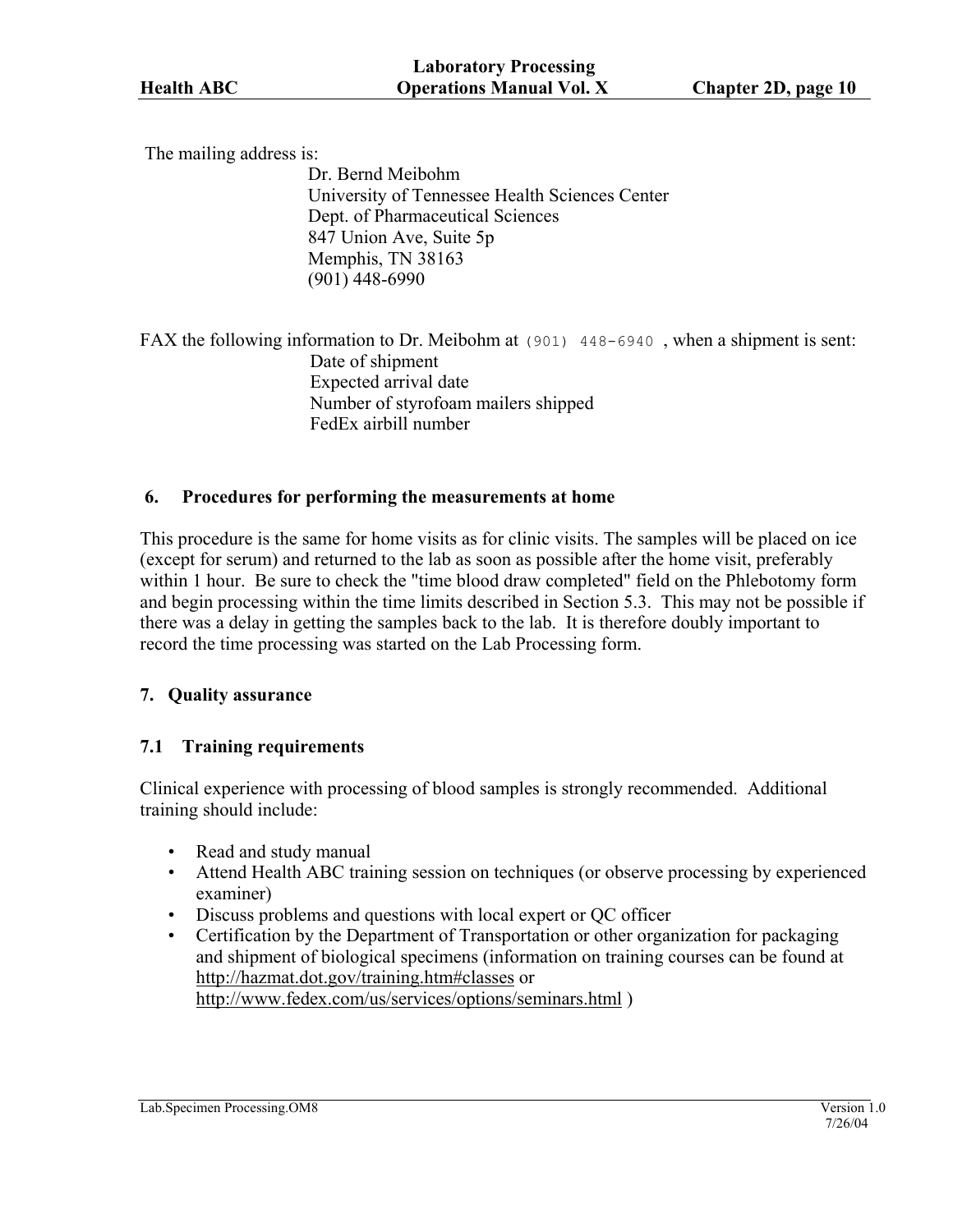#### <span id="page-10-0"></span>**7.2 Certification requirements**

- Complete training requirements
- Explain blind duplicate aliquoting scheme
- Recite shipping schedule for applicable field center
- Process samples from volunteer or participant while being observed by OC officer using QC checklist

#### **7.3 Quality assurance checklist**

#### Preparation

- $\Box$  Aliquot racks correctly set up
- $\Box$  PAXgene tubes at room temperature
- $\Box$  Cryovials correctly labeled
- $\Box$  Hepatitis B vaccination given or offered to all personnel handling blood
- $\Box$  Remove buffy coat cryovials that have been stored for at least 12 hours at 4 $\degree$  C from the refrigerator and move to the freezer.

#### Processing CPT tubes

- $\Box$  Time checked to ensure that tube #1 is processed within 15 minutes of completion of phlebotomy
- $\Box$  Tube #1 centrifuged for 20 min at 1500-1800 RCF
- $\Box$  2 mL of RNA*later* added to cryovial #2 while tube is spinning
- $\Box$  Plasma correctly aliquoted into a 4.0-mL cryovial
- $\Box$  Buffy coat correctly aliquoted into a 4.0-mL cryovial
- $\Box$  Cryovial inverted twice to mix
- $\Box$  Time buffy coat cryovial is put into the refrigerator recorded on the Laboratory Processing Form
- $\Box$  Buffy coat cryovial stored in the refrigerator (4 $\degree$ C) for at least 12 hours.
- $\Box$  After at least 12 hours, buffy coat cryovial moved to freezer
- $\Box$  Time buffy coat cryovial moved to freezer recorded on the Laboratory Processing Addendum

Processing PAXgene Tube

- $\Box$  Invert tube #2 10 times
- $\Box$  Puts tube in conventional freezer -20 $^{\circ}$  C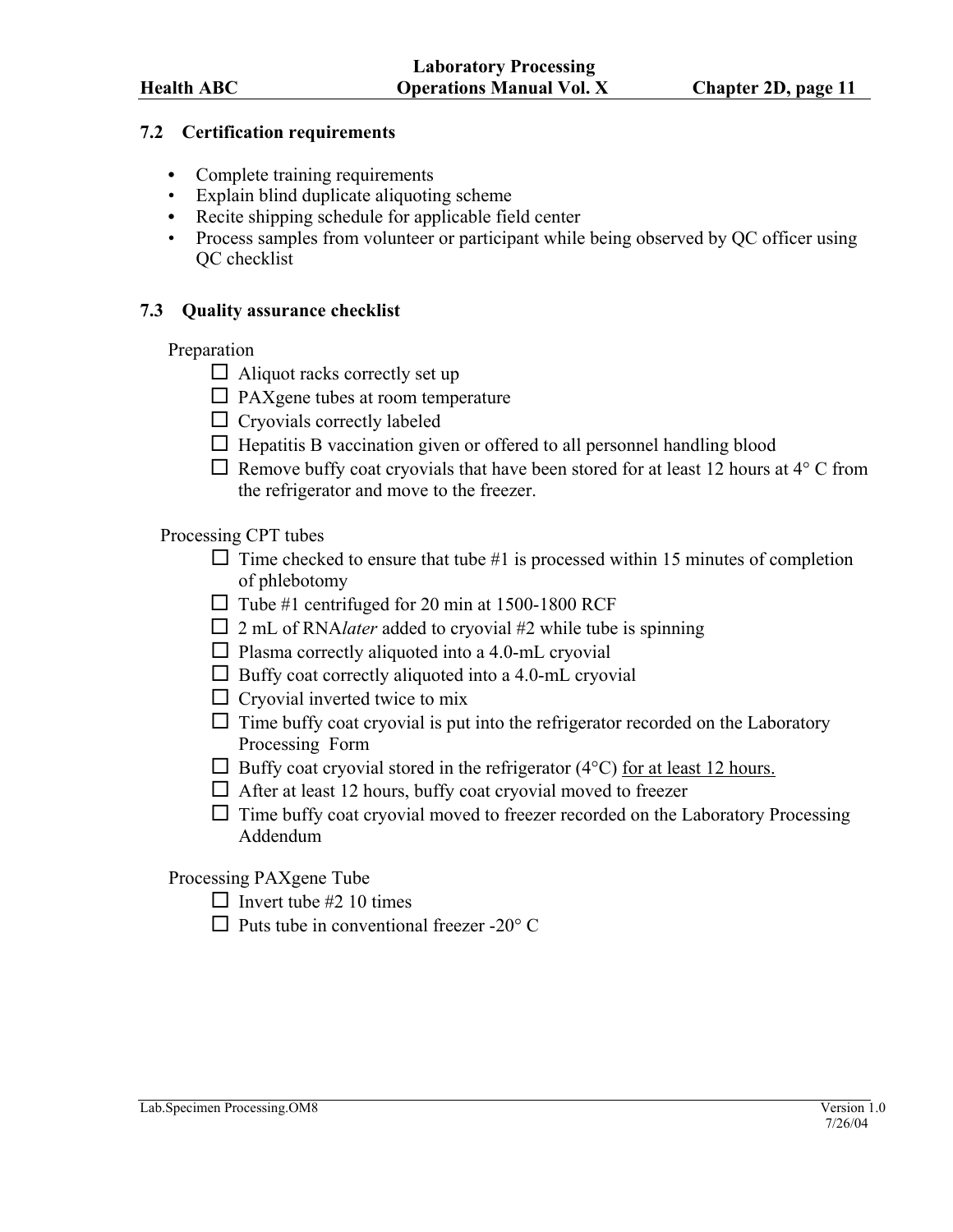Semi-monthly procedure

- $\Box$  Phlebotomy and Laboratory Processing forms placed in daily work folder
- $\Box$  Frozen aliquots removed from rack and placed in appropriate freezer boxes
- $\Box$  Freezer boxes correctly labeled
- $\square$  Shipment person certified by DOT
- $\Box$  Freezer boxes correctly wrapped -- absorbent material, rubber band, and zip-lock bag
- $\square$  Styrofoam mailers correctly packed -- absorbent material, dry ice, top sealed with tape
- $\Box$  Styrofoam mailer sealed in cardboard sleeve
- $\Box$  FedEx airbill correctly filled out
- $\Box$  Labels correctly affixed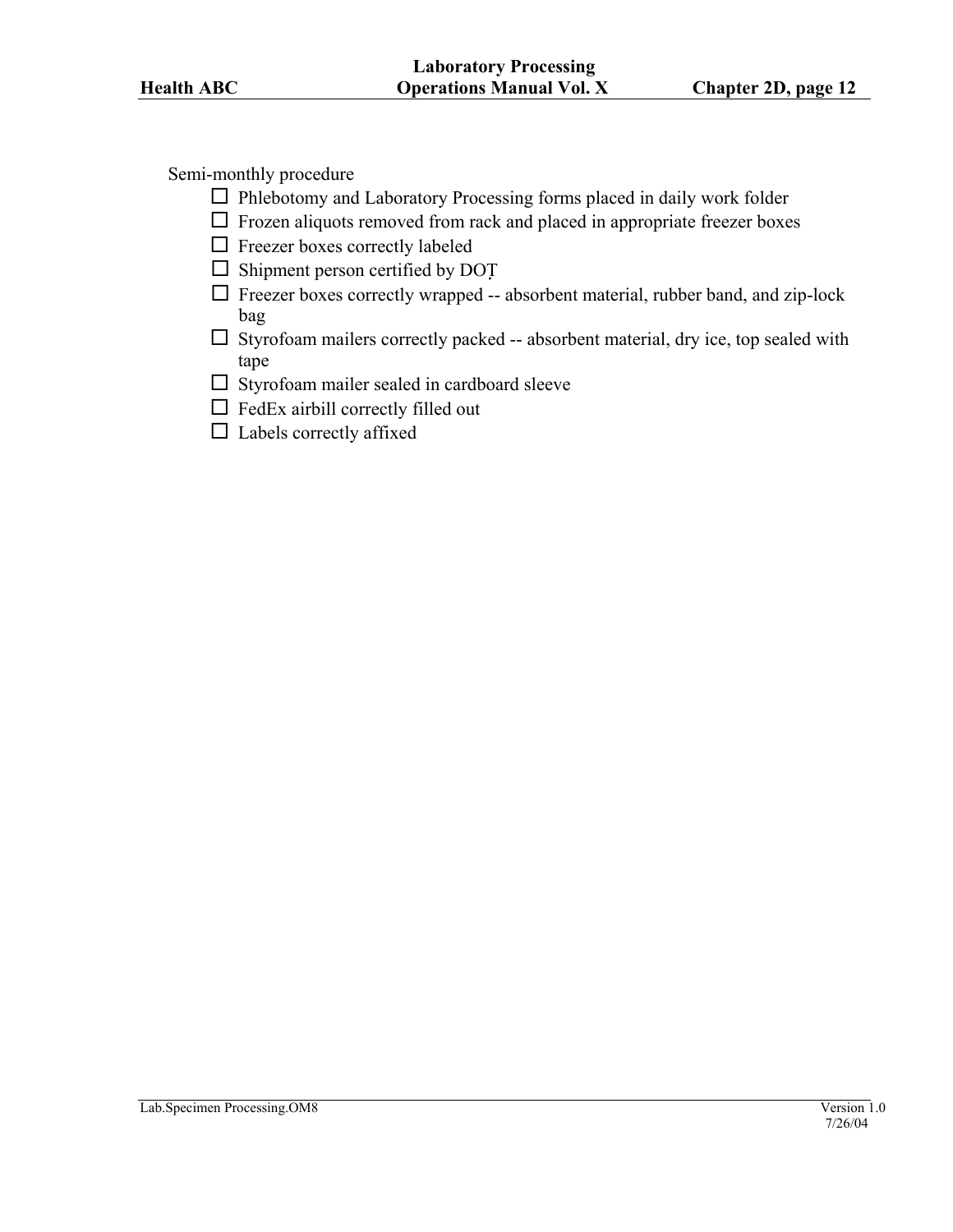|  | <b>Appendix 1 Sample Label Sheet (Bar Codes)</b> |  |
|--|--------------------------------------------------|--|
|--|--------------------------------------------------|--|

<span id="page-12-0"></span>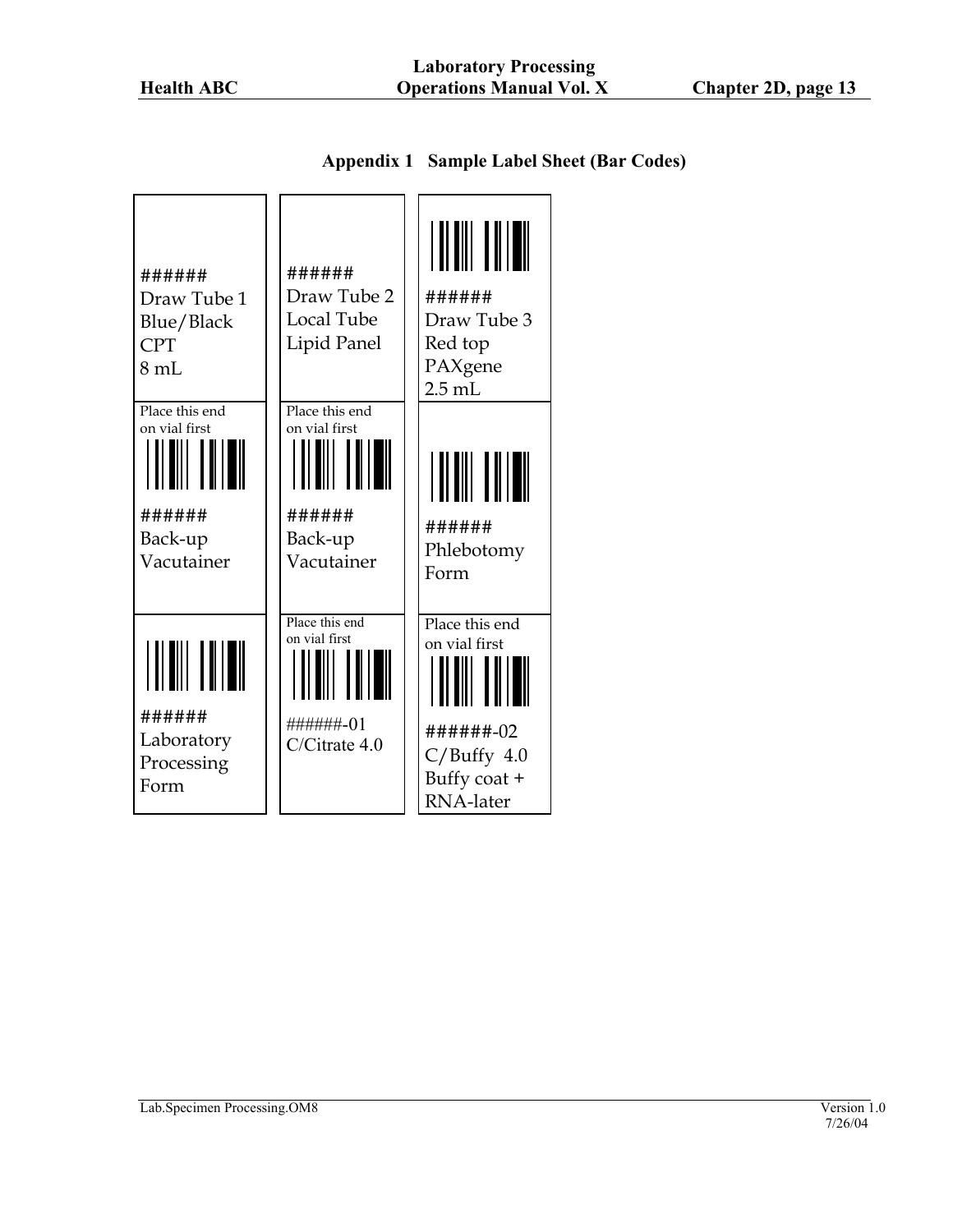# **HEALTH ABC STUDY**

# Label Orientation on Cryovial

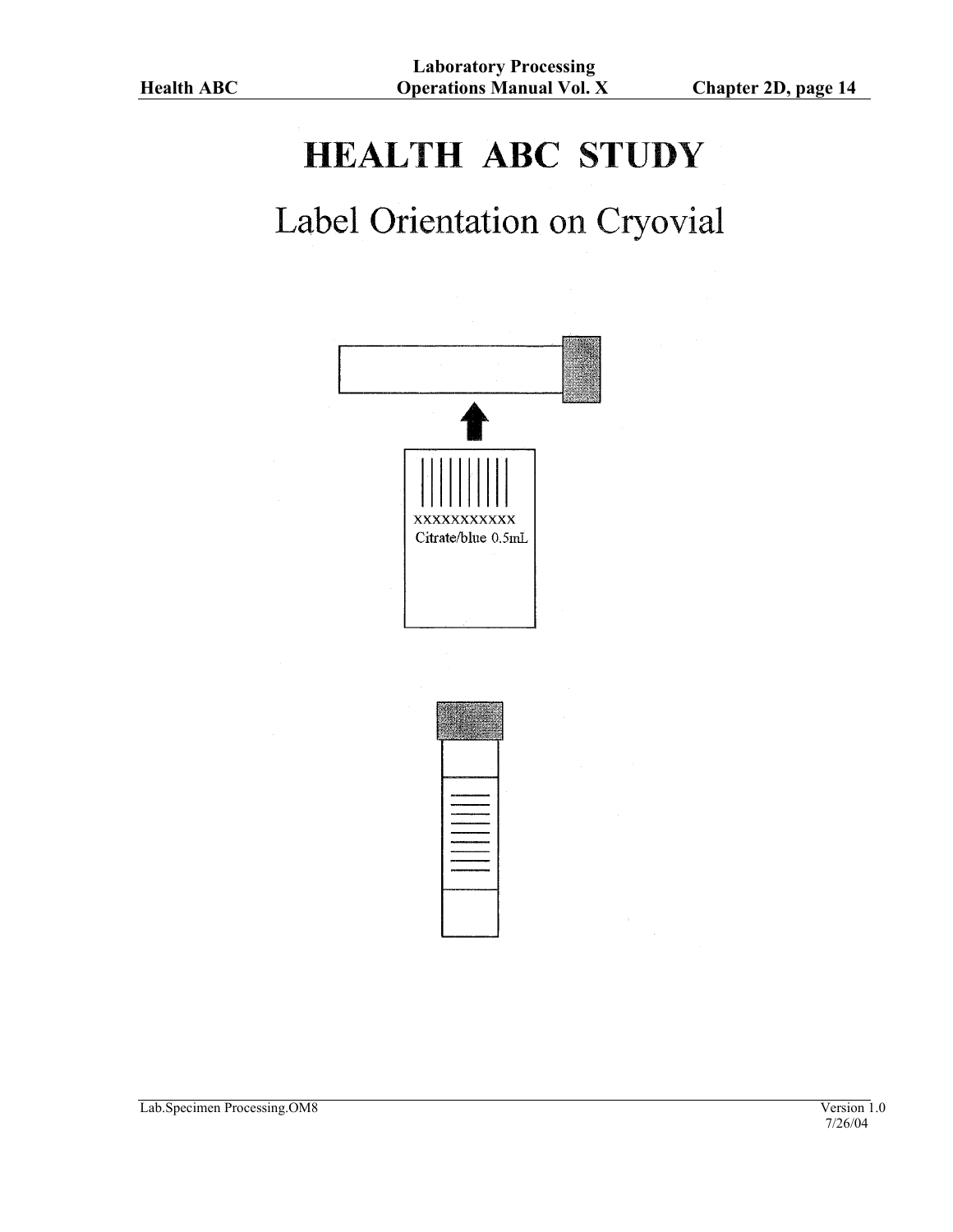| <b>Appendix 2 Laboratory Processing</b> |  |  |
|-----------------------------------------|--|--|
|-----------------------------------------|--|--|

<span id="page-14-0"></span>

|    | O First sample collection                                                                                           |                              |         |       |      | O Second sample collection |              |                | <b>Bar Code Label</b> |
|----|---------------------------------------------------------------------------------------------------------------------|------------------------------|---------|-------|------|----------------------------|--------------|----------------|-----------------------|
|    |                                                                                                                     |                              |         |       |      |                            |              |                |                       |
| 1. | Draw Tube # 1 (CPT)                                                                                                 | Time at start of processing: |         |       |      |                            | O am<br>O pm |                |                       |
|    | <b>Collection Tubes</b>                                                                                             | Cryo#                        | Vol.    | Type  | To   | Fill in<br><b>Bubble</b>   | Problems     |                | Not<br>Filled         |
|    | Citrated plasma                                                                                                     | 1                            | var     | b/4.0 | М    | O                          | OH<br>O P    | O <sub>B</sub> | O                     |
|    | Buffy + RNA-later                                                                                                   | 2                            | var     | b/4.0 | М    | O                          | OН           | OP OB          | O                     |
| 3. | <b>RNA-later</b><br>Time buffy coat aliquoted into cryovial #2 containing RNA-later and placed in 4°C refrigerator: | Hours                        | Minutes | O am  |      | O pm                       |              |                |                       |
|    |                                                                                                                     | Hours                        | Minutes | O am  |      | O pm                       |              |                |                       |
| 4. | Date cryovial #2 placed in -70°C freezer:                                                                           |                              |         |       |      |                            |              |                |                       |
|    |                                                                                                                     | Month                        | Day     |       | Year |                            |              |                |                       |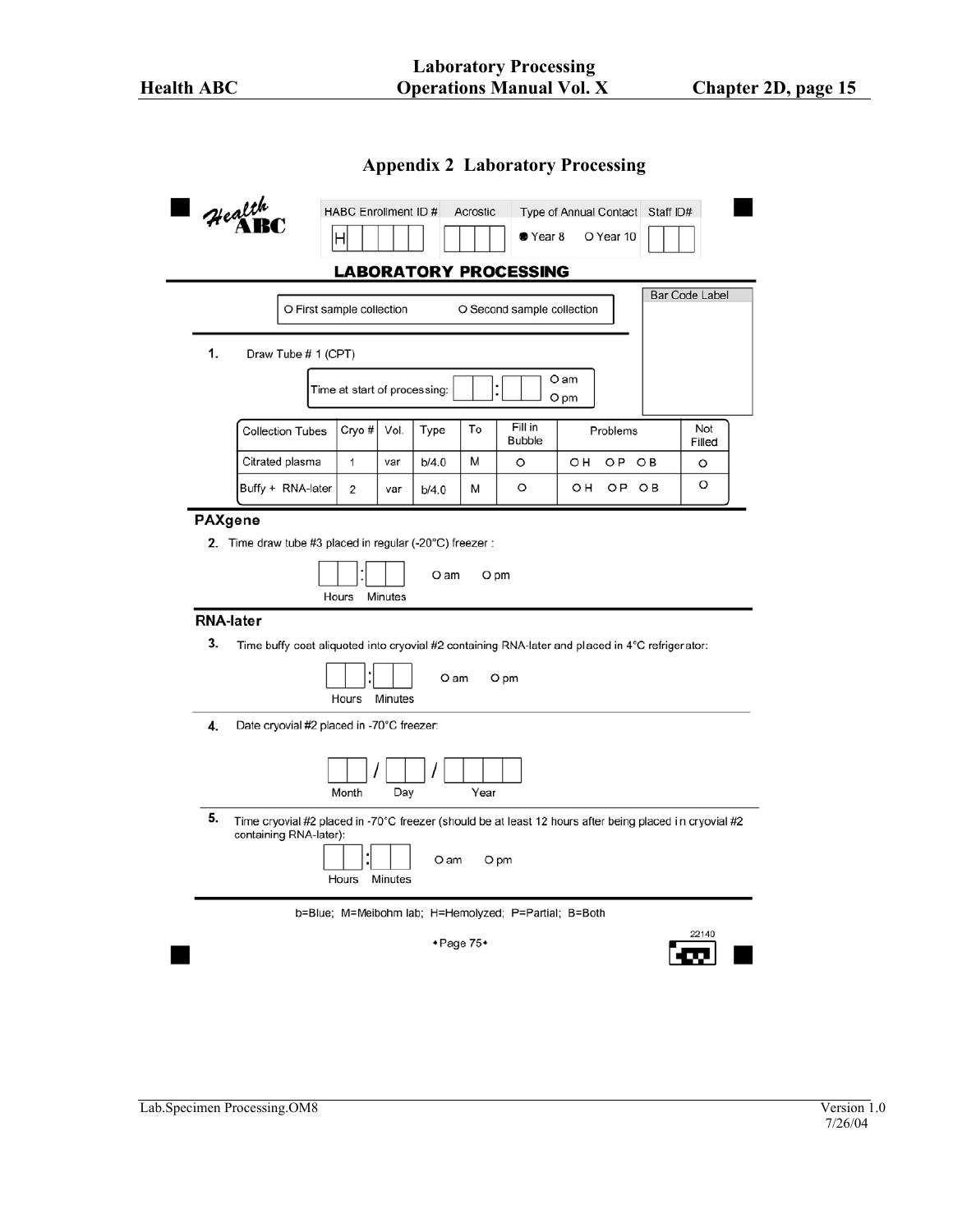#### **Appendix 3 Sample Processing Checklist**

- <span id="page-15-0"></span> $\Box$  Crushed ice in ice bucket or plastic tub
- $\Box$  P ipets: 1.0 mL volumes
- $\Box$  Transfer pipets
- $\Box$  Labeled cryovials in rack
- $\Box$  Lab coat and gloves
- $\Box$  Biohazardous waste disposal
- $\Box$  Refrigerated centrifuge capable of spinning at 3000 g-minutes
- $\Box$  Room-temperature centrifuge
- $\Box$  Balance tubes for the centrifuge
- $\Box$  10% bleach solution
- $\square$  Styrofoam container for freezing cell cryovials
- $\Box$  Freezer boxes with 9 x 9 grid
- $\Box$  Rubber bands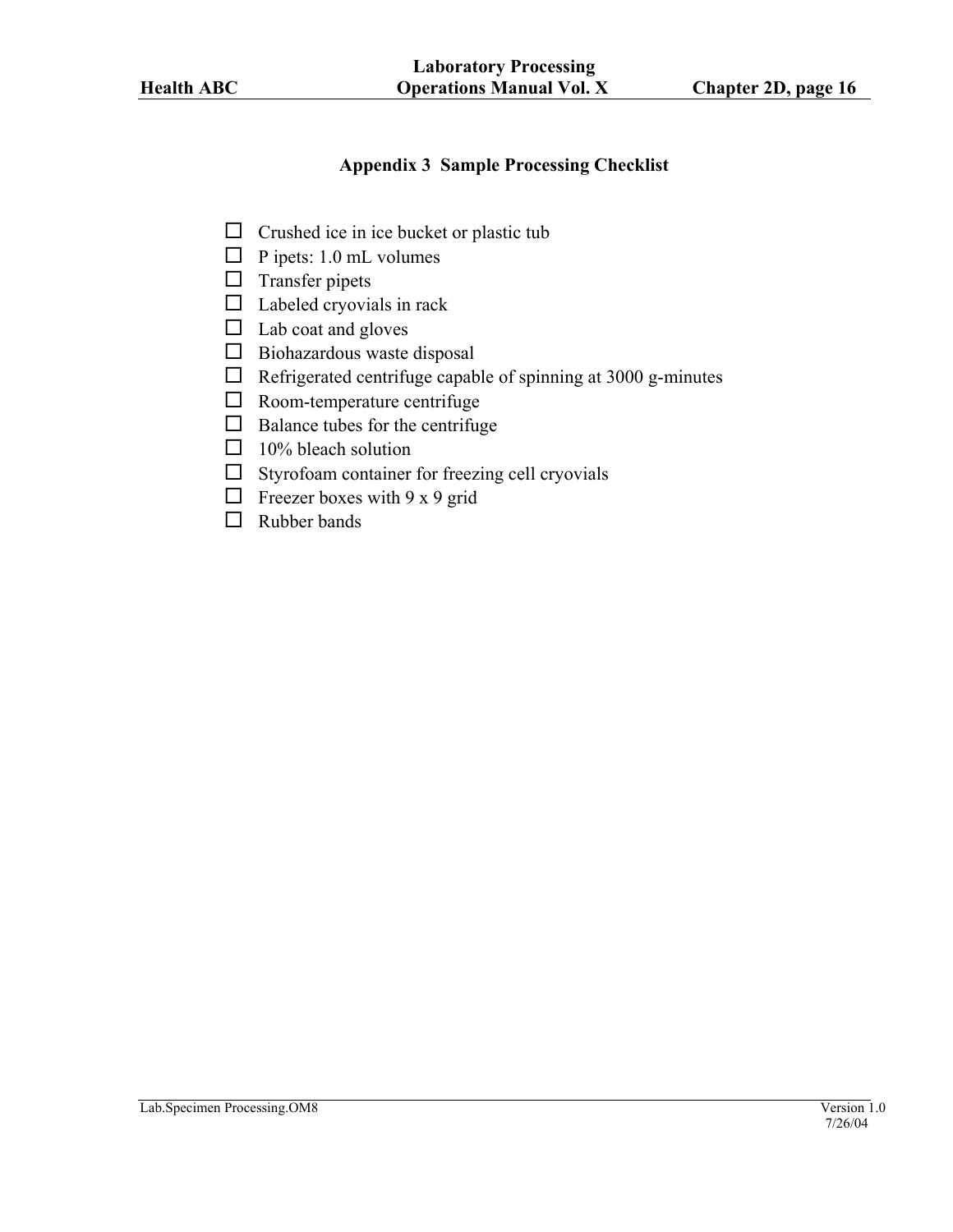# **Appendix 4 Freezer Box Diagrams**

# <span id="page-16-0"></span>**Freezer Box Diagram for Shipping Citrated Plasma and Buffy Coat with RNA***later* **to Dr. Meibohm**

Numbers = cryovial  $#$ 

| start $#1$ |  |
|------------|--|
|            |  |

| start $#1$     |                |                |                | Top            |         |                |                |         |
|----------------|----------------|----------------|----------------|----------------|---------|----------------|----------------|---------|
| Ppt#1          |                | Ppt#2          |                | Ppt $#3$       |         | Ppt#4          |                | Ppt#5   |
| 01             | 02             | 01             | 02             | 01             | 02      | 01             | 02             | 01      |
| Ppt#5          | Ppt#6          |                | <b>Ppt #7</b>  |                | Ppt#8   |                | Ppt#9          |         |
| 02             | 01             | 02             | 01             | 02             | 01      | 02             | 01             | 02      |
| <b>Ppt #10</b> |                | Ppt #11        |                | Ppt #12        |         | Ppt #13        |                | Ppt #14 |
| 01             | 02             | 01             | 02             | 01             | 02      | 01             | 02             | 01      |
| Ppt #14        | Ppt #15        |                | <b>Ppt #16</b> |                | Ppt #17 |                | <b>Ppt #18</b> |         |
| 02             | 01             | 02             | 01             | 02             | 01      | 02             | 01             | 02      |
| <b>Ppt #19</b> |                | <b>Ppt #20</b> |                | <b>Ppt #21</b> |         | <b>Ppt #22</b> |                | Ppt #23 |
| 01             | 02             | 01             | 02             | 01             | 02      | 01             | 02             | 01      |
| Ppt #23        | <b>Ppt #24</b> |                | Ppt #25        |                | Ppt #26 |                | Ppt #27        |         |
| 02             | 01             | 02             | 01             | 02             | 01      | 02             | 01             | 02      |
| <b>Ppt #28</b> |                | Ppt #29        |                | <b>Ppt #30</b> |         | Ppt #31        |                | Ppt #32 |
| 01             | 02             | 01             | 02             | 01             | 02      | 01             | 02             | 01      |
| Ppt #32        | Ppt #33        |                | Ppt #34        |                | Ppt #35 |                | Ppt #36        |         |
| 02             | 01             | 02             | 01             | 02             | 01      | 02             | 01             | 02      |
| Ppt #37        |                | Ppt #38        |                | Ppt #39        |         | <b>Ppt #40</b> |                | Ppt #41 |
| 01             | 02             | 01             | 02             | 01             | 02      | 01             | 02             | 01      |
|                |                |                |                | <b>Bottom</b>  |         |                |                | End#81  |

continue to next box....

Label outside of box: PFT Ancillary Study Box #1 Date: / /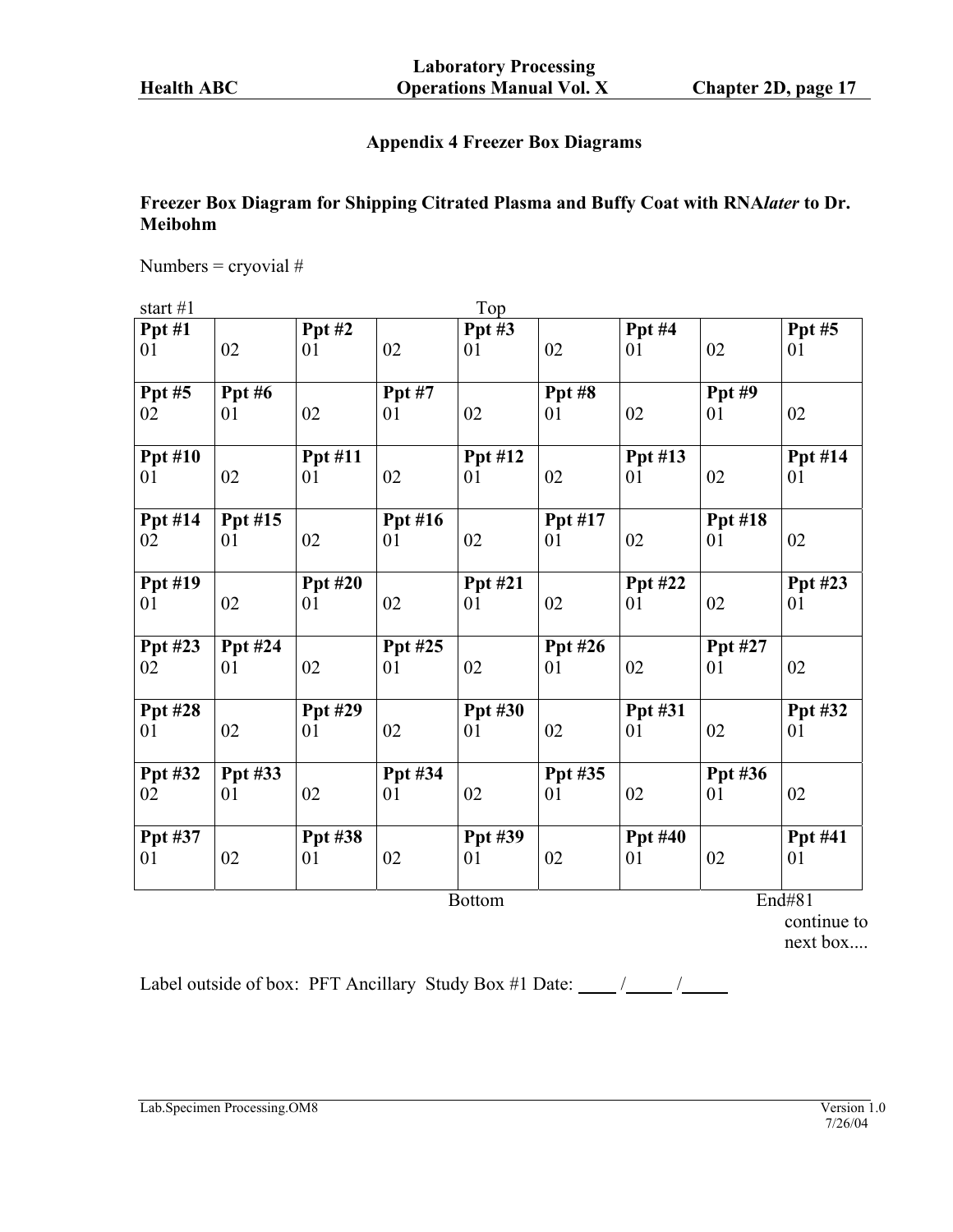#### **Appendix 5 Sample Shipping Checklist**

- <span id="page-17-0"></span> $\Box$  Styrofoam Mailing Container with outer cardboard sleeve *Polyfoam Packers # 430*
- $\Box$  Absorbent material
- $\Box$  3" Freezer boxes with 9x9 grids (supplied by Dr. Kritchevsky)
- $\Box$  Leakproof Ziplock bags
- $\Box$  Packaging tape
- $\Box$  Dry ice (approximately 20 lbs. per shipment)
- $\Box$  FedEx Labels (provided by carrier)
- $\Box$  Copies of Completed Phlebotomy/Processing Forms
- $\Box$  Rubber bands for boxes

FedEx airbills, airbill pouches, and class 9 labels: Local FedEx office

"Diagnostic Specimens" and "Keep Frozen" labels: The sites can produce these labels.

Shipping boxes and freezer storage boxes will be supplied by Dr. Kritchevsky:

Insulated shipping boxes:

Polyfoam Packers 1-800-323-7442 Catalog No. 346 - for shipping up to twelve 2" freezer boxes Catalog No. 430 - for shipping up to five 2" freezer boxes

Leakproof ziplock bags:

 VWR 1-800-234-5227 Cat. No. 11217-128 - Bitran 12" x 12" zip-lock bag

Freezer storage boxes:

 VWR 1-800-234-5227 Cat. No. 5954 - 2" freezer boxes for 2 mL cryovials Cat. No. 6212 - 81-cell dividers for freezer boxes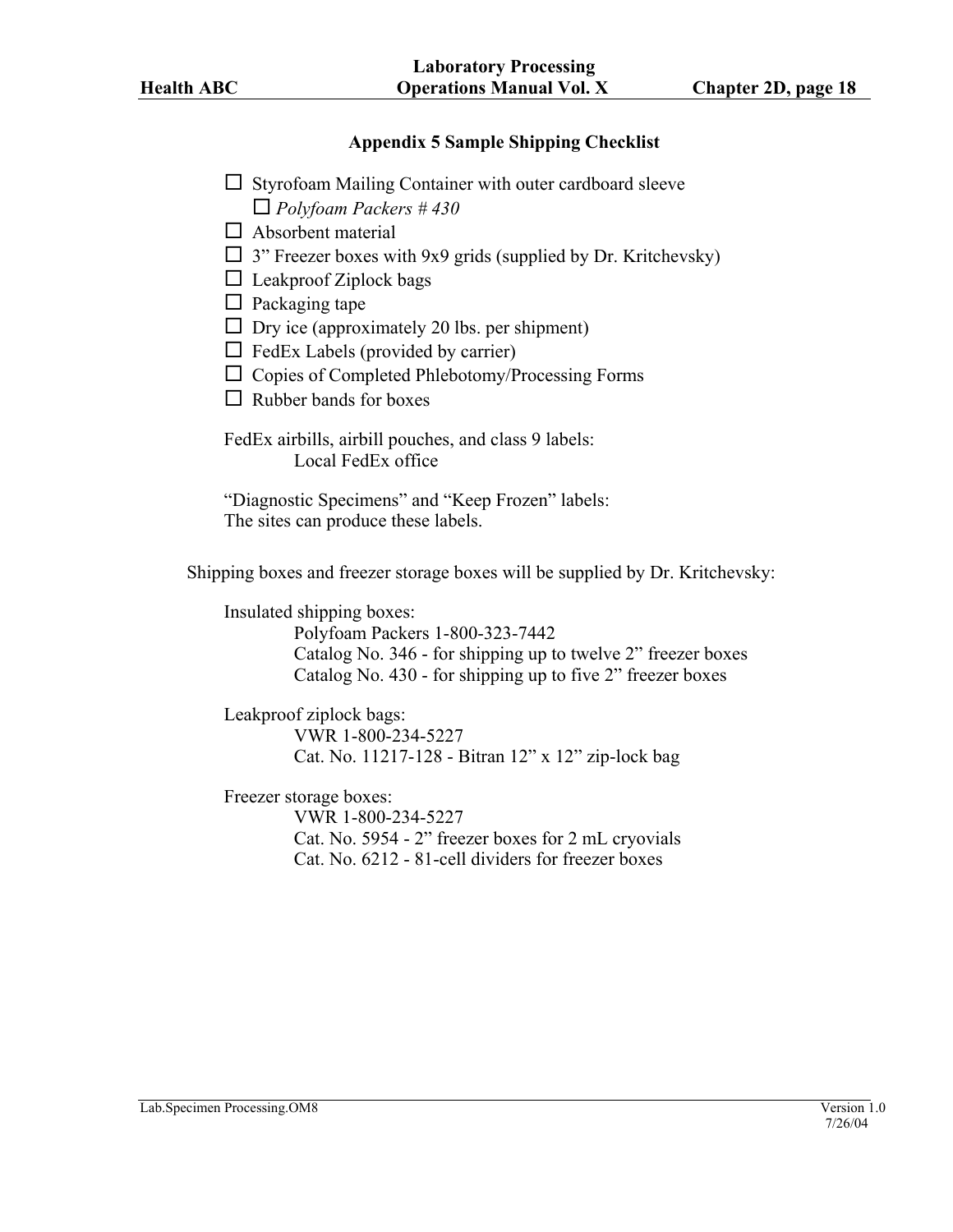# **Appendix 6 Dry Ice Label and Labeling Diagram (page 1 of 2)**

<span id="page-18-0"></span>

# **"PACKED IN COMPLIANCE WITH IATA PACKING INSTRUCTION 650"**